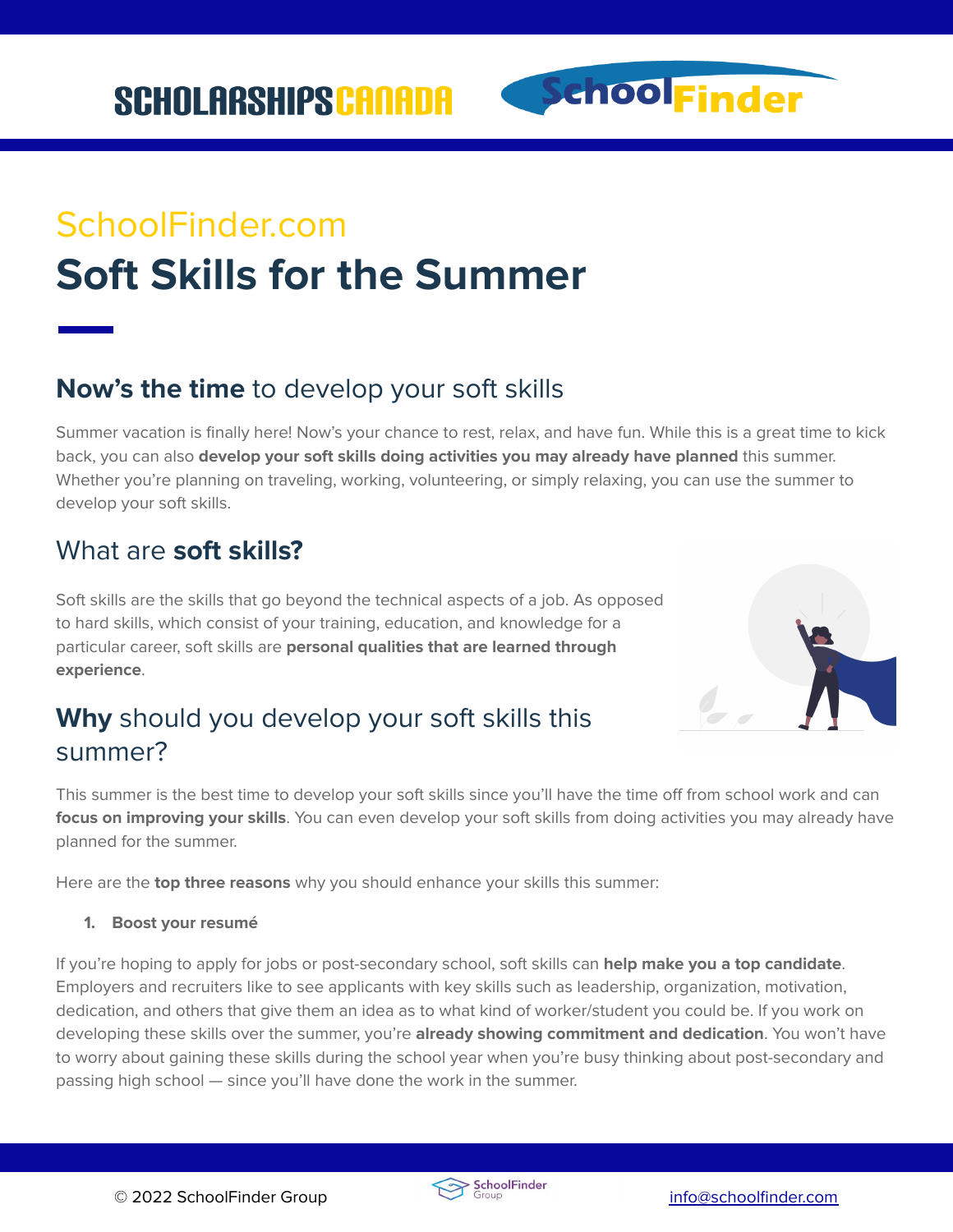

Whether you already have a summer job or you're looking to get a part-time job, soft skills will help you **become a better worker**. All the technical aspects of a job can be taught, but **soft skills will help you succeed from the beginning**. By using your soft skills, such as good listening, collaboration, and persistence, you'll be able to handle any task that's thrown your way. While you can develop these skills as you continue to work, there's no time like the present to invest in your future!

#### **3. Start the school year strong**

Start your school year off right with the skills you developed over the summer! The soft skills you develop can actually help you **perform better in school**. With skills such as organization, time management, and patience, you'll be able to multitask your projects like a pro! Once the school year kicks off and projects begin to pile up, you'll be glad you developed these skills when you had the time off.



SchoolFinder

## What soft skills can I gain and **how can I develop them?**

Practicing your soft skills this summer doesn't have to be difficult. The **activities you already have planned this summer are a great opportunity to work on these skills**. So, with that being said, here are the **top seven soft skills you should think about** this summer, along with a fun way to do it. Remember, you don't have to follow our exact suggestions to boost your skills — you can find a way that interests you!

#### **1. Leadership**

This soft skill is very beneficial for setting goals, motivating others, boosting morale, and inspiring others. This is a great skill to have in school projects, clubs, sports, and your workplace as well. You could work on your leadership this summer by **organizing a sports game and getting other people involved**. You could set it up once, or make it a weekly event with friends! Determining the logistics and bringing everyone together is a great way to develop your leadership skill.

#### **2. Public speaking**

Public speaking is a skill that will help you **effectively communicate your thoughts** when you find yourself speaking to a group or person with authority. This summer, you're bound to find yourself in a larger group of people, whether that be friends or family, and you can use this opportunity to practice your public speaking skill. Simply **initiate a conversation in the group and engage everyone around**. You don't need to do a whole speech or presentation to build up your confidence in public speaking.